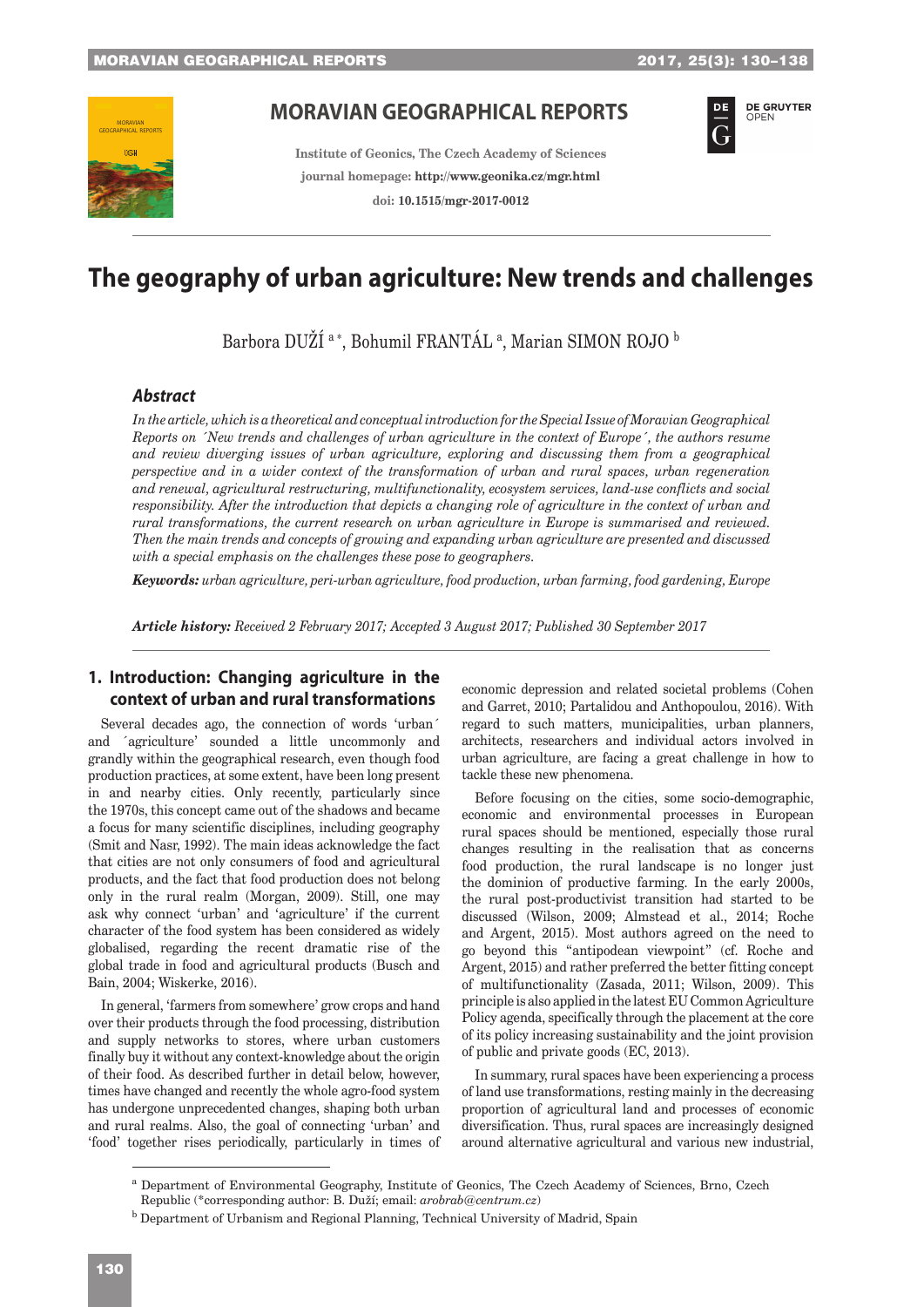commercial, tourism and leisure activities, which have driven changes in rural identities and lifestyles (Frantál and Martinát, 2013; Frantál, Pasqualleti and Van der Horst, 2014; Martinát et al., 2016; Lange et al., 2013). Not surprisingly, these trends and challenges became the core subject of previous Special Issues of Moravian Geographical Reports (e.g. Frantál, Pasqualleti and van der Horst, 2014).

After three years, we turn our attention to urban spaces and their agricultural issues, to present a new Special Issue covering the role of agriculture in urban or peri-urban environments. It seems that interesting contexts and links between rural and urban transitions have just been revealed. While recent trends in European rural spaces show that their food production role is weakening, we may observe certain contradictory trends in urban spaces.

One crucial question is whether it is a matter of a "quantitative" or rather a "qualitative" dimension. In quantitative terms, some researchers have initialised research focusing on urban food production potential. They explore what kinds of foods, where, what methods and how much food can be grown in cities, and to what extent cities might become self-reliant in food production, taking into account their climatic, environmental and spatial constraints. This part of the story comprises the most popular research subjects, particularly in the US and Canada (Grewal and Grewal, 2012; Badami and Ramankutty, 2015; Napawan and Burke, 2016). On the contrary, Sovová (2015) provides a small-scale evaluation of production potential at the gardening level in Europe. Despite this contribution, we point out that the research potential of urban agriculture goes far beyond its narrowly-conceived food production dimension. We assume that rising concerns for urban agriculture and food issues in general, are part of wider societal changes, including perceptions of food issues.

First, food has been perceived not only as some amount to fill stomachs, but also the qualitative, health, environmental, social and other aspects of food are considered. Especially after the global wave of the nutrition transition based on the shift from traditional regional products to the nutrition poor processed fast food intake, we found that it brought a new kind of so-called malnutrition (a hidden hunger), resulting in increased obesity and the incidence of so-called civilisation diseases among inhabitants in many countries (Caballero, 2007).

Further, some parts of society started to be sensitive to sustainable, regional, aesthetic and cultural aspects of food origins, resulting in the so-called 'Slow Food Movement' and other kinds of public engagements in the food issues (Sassatelli and Davolio, 2010; Roe, Herlin and Speak, 2016). Eventually, the perception of the citizen's role has shifted from being just passive consumers to becoming active influencers or even participants in food issues and policy. In some regions, this has been manifested in the Food Sovereignty movement, which is defined as the "right of people to define their own food and agriculture" (Peoples Food Sovereignty Network, 2002; Patel, 2009; Sage, 2014).

Taking the preceding discussion into account, we suggest that many advanced research topics have surfaced for urban agriculture. Thus, the main aim of this Special Issue is to map the current state-of-the-art and to highlight selected important trends in urban agriculture research conducted to date in the context of Europe. Even though urban agriculture is undoubtedly a significant phenomenon in other countries of the Global North, particularly in the US and Canada, and it still plays an important role in developing countries across the world, it would be beyond the limits of this Issue to focus on other geographical regions. Hence, in this Issue we strive to investigate and discuss urban agriculture issues primarily from the perspective of geography or the spatial distribution and organisation of agro-food systems, particularly in the intraurban and peri-urban settings. We also take into account the role of the stakeholders involved, and especially the new kind and quality of relations between the producers and the consumers. We do not underestimate the role of the smallscale gardening dimension, as well.

### **2. Urban agriculture research in Europe: Shaping the agenda**

Urban agriculture has been generally perceived as an engagement in food production or related activities within or nearby cities, practised by various stakeholders under different backgrounds, motivations and socio-economic conditions (Mougeot, 2006; FAO, 2007; Duží et al., 2014; Simon Rojo et al., 2015). It ranges from small scale food self-provisioning, generally known as urban gardening, which used to be practised by individuals or small group of gardeners, to a large scale urban farming being based on business principles.

To distinguish between diverse types of farms and gardens, several definitions and typologies have been introduced. They cover traditional gardens as well as new and unconventional forms, such as the community, educational, therapeutic, squatter or informal gardens/farms. One specific type comprises properly designed agricultural parks or agro-urban parks, focusing on maintaining and preserving agricultural land and activities at the urban fringes (Simon Rojo et al., 2015; Parham, 2015; Fanfani, 2013).

As a basic level, Simon-Rojo et al. (2015) purposefully distinguish three main types and set up urban food gardening as a small scale, mainly non-profit oriented gardening, conducted mainly between what they understand as urban farming and non-urban oriented farming. The first 'ideal' type takes advantage of the proximity to the city, building strong connections and offering local products and services to urban residents.<sup>1</sup> The second one  $-$  a quite opposite type  $$ includes all the conventionally managed farms, which are located nearby cities, while their production and supply chain is oriented mainly on national or international markets. Empirical research shows, however, more diverse realities. Farms report a high diversity and complex patterns of farm production and output-related linkages, depending on different factors than just location near the city (Pangbourne and Roberts, 2015).

There is no doubt that the basic role of urban agriculture rests primarily on food production and the assurance of food security, together with its health and nutrition aspects. In this respect it has been conceptualised by the key institutions and researchers, such as the Food and Agricultural Organisation of the United Nations (FAO), World Health Organisation (WHO), Resource Centres on Urban Agriculture and Food Security (RUAF Foundation) and others (Mougeot, 2006;

<sup>&</sup>lt;sup>1</sup> Closer look at the concept of peri-urban multifunctional farms has been at the website of Wageningen University, see: https:// www.wur.nl/en/newsarticle/Animation-on-strategies-for-Urban-agriculture-revenue-models-1.htm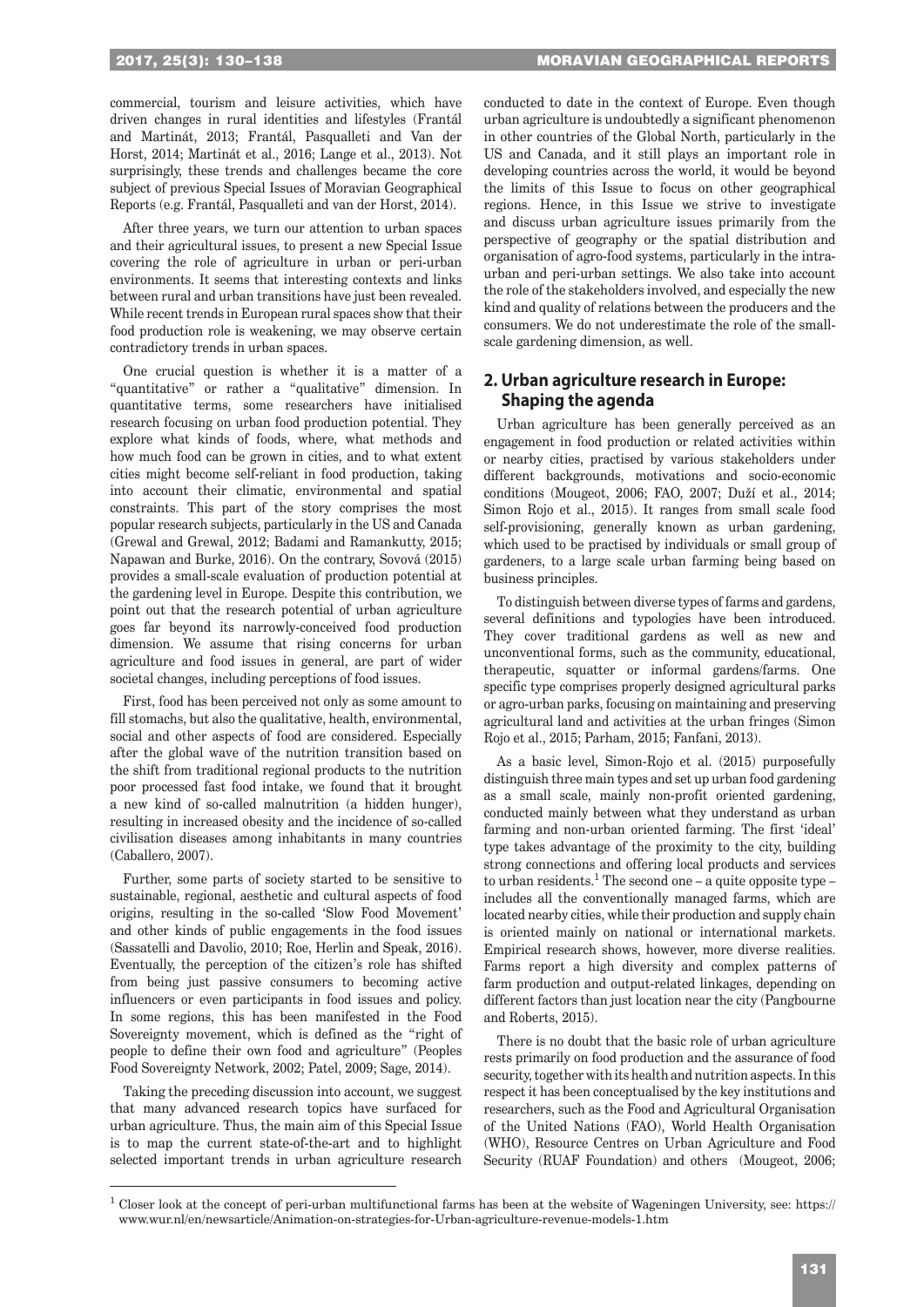FAO, 2007; de Zeeuw and Dreshsel, 2015; de Zeeuw and Dubbeling, 2009; Gerster-Bertanya, 2013). Besides the mainly social and economic aspects of food production, urban agriculture has been recognised in a much broader, multifunctional context, encompassing the non-economic and other hardly quantifiable benefits (Hampwaye, 2013). Its environmental aspects and two-sided impacts are also widely discussed (Mok et al., 2014; Goldstein et al., 2016), as well as its potential contribution to the urban green and blue infrastructure (Timpe et al., 2015) and the improvement of urban food resilience (Cohen and Garret, 2010; de Zeeuw and Drechsel, 2015).

With regard to practical applications, urban agriculture implies a strong innovation dimension. Due to limited urban space and the restrained environmental conditions, food production inside cities has brought a lot of innovative agricultural approaches, starting from the application of soilless or the intensified plant growing technologies, to the identification of new places for production, such as vacant lots, roofs, walls, brownfields, idle or under-utilised land or even underground under artificial lighting (Smit and Nasr, 1992; Solon, 2014; Osborne, 2015; Opitz et al., 2016; Mok et al., 2014). Currently, the project ´Urban Green Train´ is being realised with the support of the Erasmus+ Programme across Europe. Its main aim is to promote new urban agriculture business, particularly on a microand a meso-scale, through educational programs oriented to urban green innovations. When we focus on other research activities and action-oriented projects in Europe, we can mention several fruitful examples, including the FOODLINK, which deals with the sustainable urban food production and consumption, PLUREL that explored perurban land use and urban-rural relations or SUPURBFOOD, which focused on sustainable modes of urban and peri-urban food provisioning.

Recently, two  $COST<sup>2</sup>$  Actions have explored the issue in depth. First, COST Action 'Urban Agriculture Europe' (TD1106, 2012–2016) covered several key issues of urban agriculture: dimensions and definitions, governance, entrepreneurial models, spatial visions and urban metabolisms. This scientific cooperation produced several valuable outputs, including the book 'Urban Agriculture Europe' (Lohrberg et al., 2015), or the Online Atlas of Urban Agriculture, drawing from newly created typology and covering selected case studies across Europe<sup>3</sup>. Moreover, several special issues dealing with urban agriculture are currently under preparation, including Moravian Geographical Reports (2017) and Nature and Culture (2018) journals<sup>4</sup>. Another COST Action 'Urban Allotment Gardens in European Cities' (TU1201, 2013– 2017) focused mainly on the gardening level, particularly allotments. Besides exploring the social, environmental and other benefits of allotments, their incorporation into urban planning and urban fabric were also investigated. They valorised their research in the book 'Urban Allotment Gardens in Europe' (Bell et al., 2016).

The issue of urban agriculture has also penetrated to several conferences of geographers and sociologists where special sessions or panels were organised, such as, e.g. XXV ESRS Congress in Florence in 2013, covered sociological issues of rural resilience and vulnerability: the rural as locus of solidarity and conflict in times of crisis or IV EUGEO Congress in Rome in 2013, introducing actual geographical concepts. Since 2012, specific conferences focusing exactly on urban agriculture called "Agriculture in an Urbanizing Society" (AgUrb) take place every three years. The first edition of AgUrb was held in April 2012 in Wageningen, covering Multifunctional Agriculture and Urban-Rural Relations. The second (Rome, 2015) focused on Reconnecting Agriculture and Food Chains to Societal Needs. Next session is planned in Brazil (2018). Also, the Association of European Schools Of Planning (AESOP) takes into account the issue of urban food planning and its annual conferences (held since 2009) organised by the Sustainable Food Planning Group always includes urban and peri-urban agriculture issue.

It is not an exaggeration to claim that urban agriculture travels around the world, visibly in the form of the exhibition called 'Carrot City: Designing for Urban Agriculture'. The main idea of this exhibition was to disseminate ideas and knowledge about the best practices in urban agriculture by exploring the connection between urbanism, design and food. The exhibition was conceived by students and faculty at the Department of Architectural Science, Ryerson University in Canada and was first held in Toronto in 2009. Since then, the initiative has expanded, wrapped up new case studies, was presented across America, Europe, Africa and Asia and also a deserved book edition (Gorgolewski, Komisar and Nasr, 2011).

The issue of urban agriculture was important during the EXPO exhibition held in Milan in 2015, setting up the theme 'Feeding the Planet, Energy for Life'. After EXPO – Milan Urban Food Policy Act – an international protocol so far signed by representatives of 152 cities from around the world who committed to developing food systems, based on principles of sustainability and social justice, including coordination of international food policies (MUFPA, 2016).

Food production and consumption in post-communist countries has also gained the special attention of social and geographical-oriented researchers due to its quite different geographical context, mainly the economic and sociopolitical developments during the second half of the  $20<sup>th</sup>$ century. On the key issues of their research focus, among others, became self-provisioning activities of gardeners, exploring their motivation and measuring the level of selfprovisioning. They also noticed social practices such as gifting, sharing and exchanging crop surpluses. Due to its specific character, widespread adoption and persistence over time or even various political regimes, they conceptualised this social practice as a 'quiet sustainability' (Smith and Jehlička, 2013; Smith, Kostelecký and Jehlička, 2016). Their main contribution rests on the extension of the food concept which has been applied mostly by West European researchers, who tended to understand urban food production rather as a food activism, promotion of social justice and environmental sustainability (de Hoop and Jehlička, 2017). Anyway, the quiet sustainability concept

 $^2$  COST is abbreviation for European Cooperation in Science and Technology, for details see www.cost.eu

 $^3$  For details see http://www.urbanagricultureeurope.la.rwth-aachen.de/online-atlas.html

<sup>&</sup>lt;sup>4</sup> Urban Agriculture, feeding cities, food and landscapes also became the subjects of Special Issues in other Journals, such as International Planning Studies (2009), Journal of Agricultural Sustainability (2010) or Landscape Research (2016)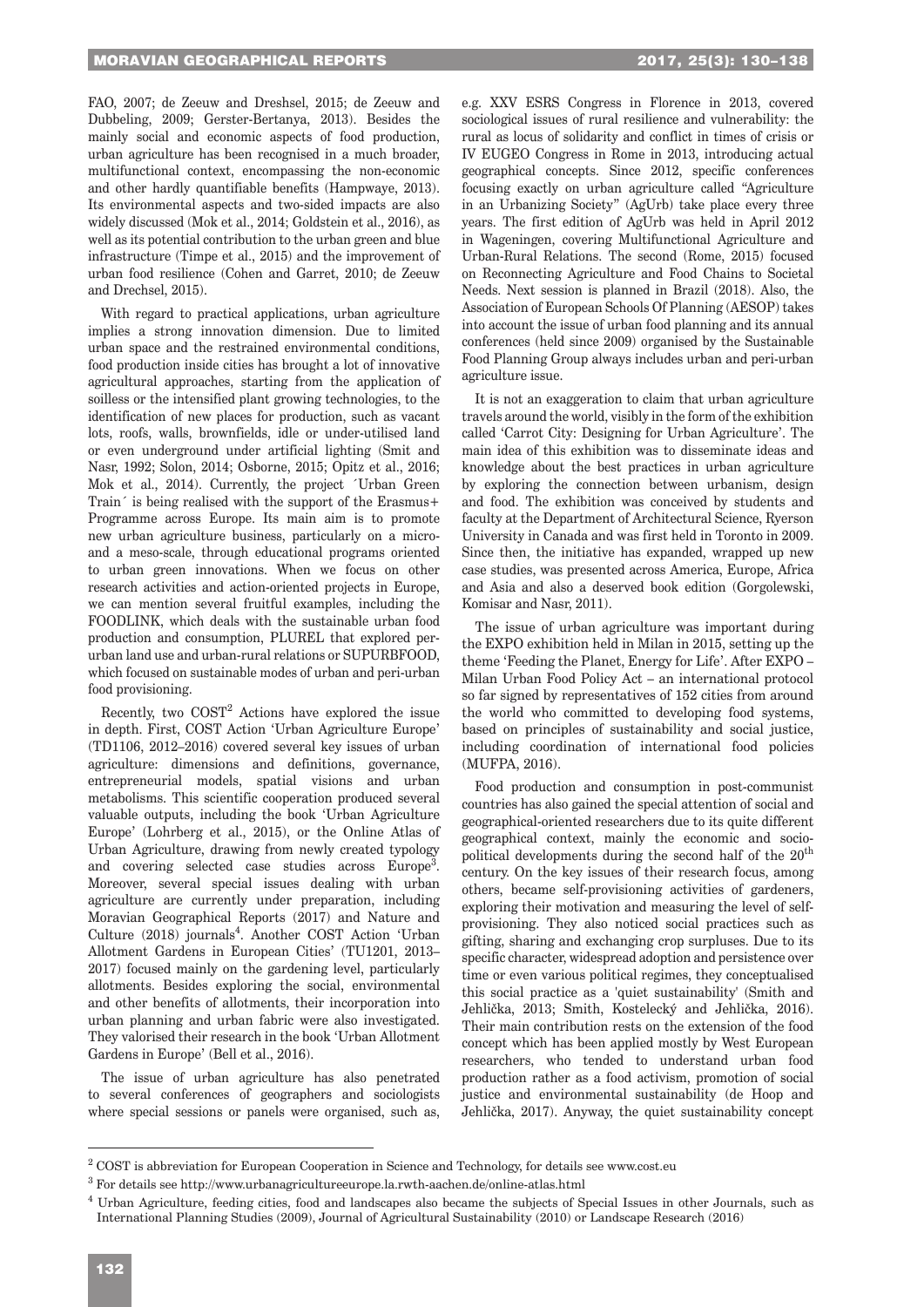has brought a deeper understanding of gardening, which has been widely practised for a very long time within the specific culture of former socialist Central and Eastern European countries.

Currently, challenging research questions are related to changing conditions for urban gardeners and farmers in post-communist countries in the light of their transition to market-based economies from the nineties to present. Contradictory factors, such as the impacts of globalisation on the one hand and the penetrating influence of alternative food ideas (for example alternative food networks, farm markets etc.) from the rest of Europe to a post-communist environment on the other hand, place this region into a unique position. The situation has been reflected from some points of view by Spilková and Perlín (2013), Spilková and Vágner (2016), Benedek and Balazs, (2016) or Gibas et al. (2013). One quite interesting application of not old fashioned, but still beneficial theories seems to be the geographical concept of 'travelling theory' (Said, 1983 in Fendrychová, 2015) applied by Fendrychová in research on the emergence and development of farmers' markets in Prague. According to Fendrychová (2015), several different concepts have been travelling from diverse 'western' contexts to the post-socialist countries and thus brought mutual interaction, as well as their clash with the specific local context.

### **3. Current urban agriculture trends and concepts: A challenge for geographers**

Researchers from different academic backgrounds and specialisations have introduced some new terms and concepts to reflect new trends in urban agriculture (or the food issue in general), which started to permeate into multiple disciplines. Most of them reflect new, alternative, locally or regionally sustainable and environmentally sound models of food production, supply and consumption. Some concepts became quite trendy – dealing with the geographical proximity and establishing new forms of relationships among farmers and consumers who may partly share a responsibility for agricultural outputs or even straight forwardly contribute to food production, generally known as 'locavores'.

We can specifically mention local food systems (Holloway et al., 2007; Kirwan et al., 2013; Hiroki, Garnevska and McLaren, S., 2016; Kneafsey et al., 2015), short supply chains (Mundler and Laughrea, 2016), alternative food networks – AFNs (Renting, Marsden and Banks, 2003; Maye, 2013) and community supported agriculture – CSA (Hvitsand, 2016). These new approaches – roofed under the sustainable development concept – have been incorporated into urban municipal strategies in the form of urban food strategies and resilient urban food systems (Moragues et al., 2013; De Zeeuw and Dreschsel, 2015, Sonnino, 2016). Some European cities have already set up and started to implement urban food strategies, namely Milan, London, Malmö, Ghent or Vitoria. The participative approach is applied in the case of planning new agricultural parks in the peri-urban areas (Roth et al., 2015; IPR, 2015; Fanfani, 2013).

The geographical or spatial aspect (territoriality, urban – peri-urban – rural space) plays an important role in mapping and conceptualising urban agriculture. The first question is, which perspective is more feasible to apply specifically in peri-urban spaces or simply the city fringes – urban-centric ones or perspectives from rural/ agricultural geography,

considering the fact that these spaces are under development pressures and they experience conflicts between different land uses (Wästfelt and Zhang, 2016), or to overcome both of them and grasp them as a ´third space´, drawing new synergies between the urban and rural processes and features (Fanfani, 2006 in Fanfani, 2013). A big challenge rests on the integration of peri-urban agriculture into spatial planning with respect to its potential for improving ecosystem services, cultural heritage, urban sustainable development and implementation of new, participatory forms of land use planning Simon Rojo et al., 2014; Grete Swensen and Jerplsen, 2008). In this respect, the concept of agricultural parks has been discussed, being developed and applied in several European peri-urban areas, including the first "swallows" in the Czech Republic (Fanfani, 2013; Roth et al., 2015; IPR, 2015).

The second challenge rests on exploring the meanings of the local or the regional and how they can be measured (Donald et al., 2010), together with the market-based context, i.e. the availability of potential suppliers or purchasers (Pangbourne and Roberts, 2015). In this sense, several methods and concepts have been introduced, the simplest one of which suggests food miles, measuring the distance from 'farm to plate' (Coley, Howard and Winter, 2009). A more complex concept of foodshed was developed and applied mainly in American cities. It represents the geographical area from which a population's food may be sourced, or it can cover more attributes, such as the agricultural methods used, the sustainability aspects, et cetera (Feagan, 2007).

Other new concepts have emerged to connect food production and landscapes, such as for example the Urban/ Local Foodscapes (Morgan and Sonnino, 2010; Sonnino, 2013; Roe, Herlin and Speak, 2016), the Continuous Productive Urban Landscape (CPUL), a concept introduced and developed by Viljoen and Bohm (2014) or the Edible (Urban) Landscapes, Foodspace (Parham, 2015) or even the Edible City (de la Salle and Holland, 2010 in Cohen, 2011).

Associated with the question of environmental and food justice, we should mention the contradictory concept of food deserts that points out the dark side of ineffective food production and planning and can feasibly show to demonstrate geographical representation. Food deserts are generally defined as parts of the country/city with the lack access to fresh fruit, vegetables, and other healthful whole foods (Whelan et al., 2002).

Many authors who incorporate productive landscapes into cities and understand them as an essential element of sustainable urban infrastructure, contributed to the development of new idea recently applied in urban planning – food urbanism. Besides that, calls for a new theoretical synthesis in urban food studies aiming to reconnect food, health, nature and politics of the urban food movement are emerging (Morgan, 2015). In this way, some geographers tried to summarise and conceptualise this new field of research at least partially as an alternative food geography (Wiskerke, 2009) or new geography of food security (Sonnino, 2016).

Finally, we have to mention some quite underestimated and adverse aspects of urban agriculture hidden in the enthusiastic wave of urban agriculture. First, the cities in their current forms are still not so favourable and clean places to live. More specifically, they suffer from a certain level of air pollution and soil contamination from previous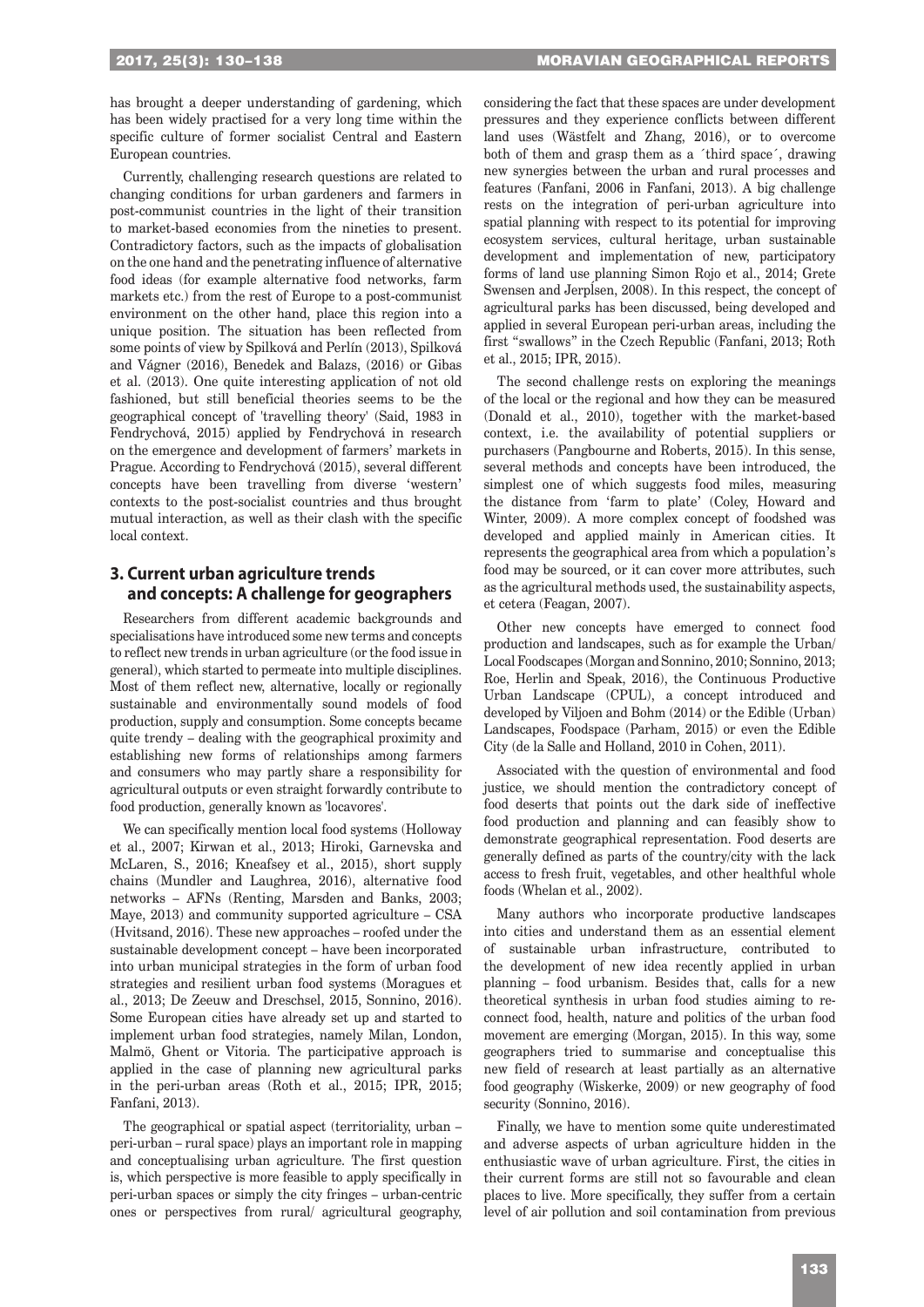as well as current activities. These concerns stem from the fact that urban or peri-urban soils may be contaminated to some extent, particularly the vacant soils or lands located near industrial sites or near roadways loaded with heavy traffic, also organic waste as a potential source for compost might then contain some traces of health and environmental risk substances (Nehls et al, 2015; Säumel et al., 2012; Schwarz et al., 2016). Second, urban agriculture may also contribute to the improvement of but also to the deterioration of urban environments, and it contributes to the increase of carbon footprint if not planned and practised wisely and in an environmentally friendly way (Mok et al., 2014; Duží et al., 2014). We point out that even though there is a strong motivation to produce the local food, we should not underestimate some environmental and health circumstances connected with specific urban or peri-urban conditions.

To sum up, the current linking stream is unexceptionable: starting from individual, fragmented activities, urban agriculture has been already included in city or regional planning, coherent strategies connecting sustainable development, local food systems and new forms of municipal or regional development strategies. Understanding that agriculture and food production are shifting from an anonymous production and becoming more familiar, while people want to know who their farmer is and where the food comes from. Myriad of grass-root initiatives, civil and education platforms, institutions, researchers and city councils envisioning a future of re-localisation of food production and reconnection of urban dwellers with the experience of growing vegetables and adopting healthier diets with fresh food. Daily, we can read news about how some municipalities started to promote local or organic food consumption in public institutions like schools, hospitals or offices, or actively support the complex way of local food production and consumption.

For us, the researchers, it is surely an exciting research agenda. It is worth exploring urban agriculture, to write about it or put it into practice, isn't it? For geographical research, the most attractive aspect is its spatial organisation, i.e. the location and spatial distribution of agricultural activities within the urban space, its durability and feasibility, the real or potential clashes over land use and the overall question dealing with the level and extent of re-localisation of the food system – whether to count with some form of administrative, physical boundaries or placeless – abstract scale. Another aspect for consideration is to what extent is feasible and sustainable to become local? How can geographers contribute to the mapping of this phenomenon? How can the food issue be implemented into urban planning?

Thus, geography and especially the geographers of food received "fresh food", and a new impulse for conducting fruitful geographical research. On the other hand, despite its current huge wave of enthusiasm, there is a strong need to apply a sober-minded research approach. Some authors pointed out that the local production should not be realised at any cost and that the climatic, environmental and other consequences should be taken into account seriously (Mok et al., 2014; Goldstein et al., 2016). The crucial questions then are "Under which climatic and other conditions and on what scale can the urban agriculture be realised?" and "What kind of impacts and unintended consequences might result from its spatial expansion?"

### **4. Special issue of MGR on "New trends and challenges of urban agriculture in the context of Europe"**

The papers collected in this volume address many of the core issues in the urban space (landscape) – agriculture nexus, from questions about what the urban agriculture is for, and who has what stake in particular patterns of economic developments related to agriculture, to measures of efficiency, problems of scalability, place making, justice and right to the urban space, and questions of producersconsumers interactions and knowledge production.

In the first paper, Cecília Delgado suggests that urban agriculture social economy enterprises and the utilisation of vacant urban land can be a driving force of the post-crisis urban agriculture sustainable development in European cities, if being supported by proper public policies. The provided indepth analysis of a sample of Portuguese urban agriculture initiatives revealed that the effective urban agriculture initiatives are led by young entrepreneurs, making a positive use of social networks, being committed to social and economic values, which expanded successfully generating jobs in the time of the crisis. The Portuguese development can be an example for other European cities as well.

The spatial dimension of urban agriculture from the perspective of the cultural meaning of lived experience, the value of place (and the place attachment) and emerging social conflicts over the future of urban allotment gardens (considered as a symptom of broader power dynamics and the public right to space) are grateful research subjects not only for sociologists and ethnographers but also for human geographers. In the second paper, Marlinde Koopmans, Daniel Keech, Lucie Sovová and Matt Reed try to bring these two topics together, viewing them as two co-constitutive forces that shape the places of urban agriculture. They analyse three case studies in different European cities (Bristol, Brno and Ghent), using a spatial lens that exposes important tensions as inherent characteristics of urban agriculture and they conceptualise them as tensions within two space-narratives, namely abstract space and concrete place.

Existing research studies have shown that the complexity of urban agriculture is hardly compressible into classic business management models. In the third paper, Bernd Pölling, Maria-José Prados, Bianca Maria Torquati, Giulia Giacch�, Xavier Recasens, Chiara Paffarini, Oscar Alfranca and Wolf Lorleberg propose a new management model called Business Model Canvas (BMC) which should be more useful for understanding the complexities of urban agriculture development. Based on a comparative analysis of case studies from Spain, Italy and Germany, they point out how farm enterprises have to adjust to different urban conditions by stepping into appropriate business models aiming to stay competitive and profitable and how the Canvas business model can be useful to analyse their organisation and performance, both economically and socially.

Consumer-producer interactions and collaboration have been considered a characteristic feature of so called alternative food networks. More general concepts for describing these interactions are, however, lacking. In the fourth paper, Ina Opitz, Kathrin Specht, Annette Piorr, Rosemarie Siebert and Ingo Zasada propose an analytical framework relying on six domains of consumer-producer interactions, which are then applied for investigating the effects of interactions on consumers' learning about agriculture and rurality. Based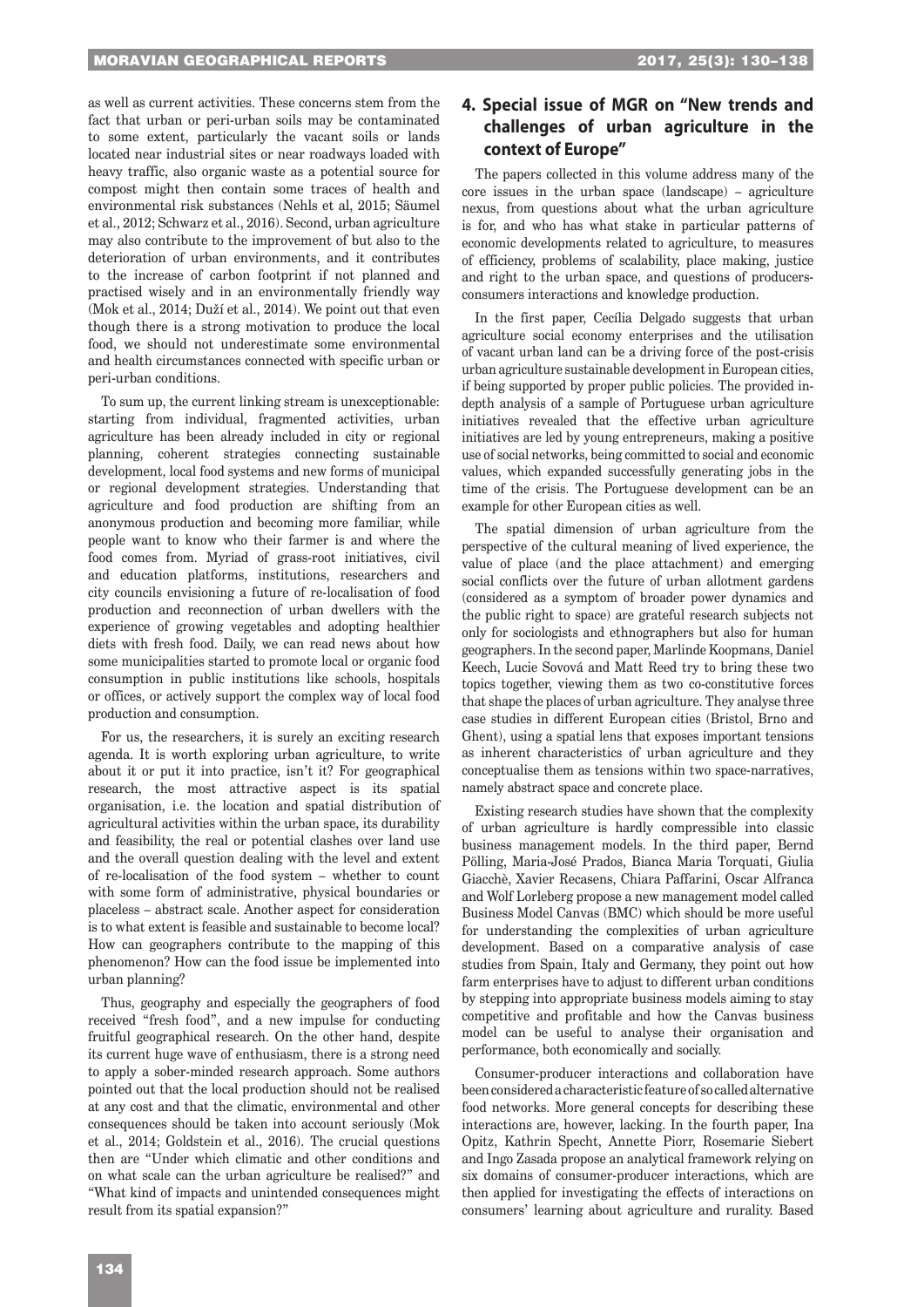on the findings from guided interviews with consumers and producers of selected alternative food networks in Germany they suggest that the participation in alternative food networks enhances consumers' learning about food and agricultural production, where specific food networks are characterised by specific learning channels and contents.

It has been widely acknowledged in the literature that the classical urban-rural dichotomy is no longer valid taking into account the ongoing suburbanisation, urban sprawl and related phenomena. The urban development has generated a range of peri-urban transitional areas in which urban and rural land uses are mixed in a fragmented land mosaic. Based on a comparative analysis of the long-term evolution and land use changes in the Southern Madrid and Oviedo metropolitan areas, Nerea Morán Alonso, Ícaro Obeso Muñiz, Agustín Hernández Aja and Felipe Fernández García in the fifth paper attempt to detect opportunities and provide policy implications for the revitalisation of periurban agriculture.

In the last paper, Attila Tóth and Axel Timpe would like to contribute to the existing geographical research by new inspiration in the form of application of figure-ground plans or figure-ground analysis, which is a widely used analytical tool in the landscape architecture and landscape planning. Using the Urban Atlas as a data source, the authors present and discuss the application of figureground plans in combination with complex land-use maps for spatial analysis of urban agriculture as a component of multifunctional urban green infrastructures in selected European cities. The presented results demonstrate the scale and diversity of metropolitan regions and different spatial patterns of urban agriculture at the regional level and in central urban areas.

It seems the presented studies well represent a combination of the scientific view of academic researchers on the subject, trying to find out spatial and economic patterns and theoretically conceptualise the problems of urban agriculture developments, with a rather practical view on daily interactions between actors and stakeholders of urban agriculture providing potential readers with important implications for spatial planning and local governance.

#### **Acknowledgement**

*The paper was elaborated in the scope of the project "Integrated Spatial Planning, Land Use and Soil Management Research Action (INSPIRATION) (Grant No. 681256, Horizon 2020) funded by the European Commission in order to develop a Strategic Research Agenda (SRA) for Europe on soil, land use and land management.*

### **References**

- ALMSTEAD, A., BROUDER, P., KARLSSON, S., LUNDMARK, L. (2014): Beyond post-productivism: from rural policy discourse to rural diversity. European Countryside, 4: 297–306.
- BADAMI, M. G., RAMAKUTTY, N. (2015): Urban agriculture and food security: a critique based on an assessment of urban land constraints. Global Food Security, 4: 8–15.
- BENEDEK, Z., BALAZS, B. (2016): Current status and future prospect of local food production in Hungary: a spatial analysis. European Planning Studies, 24(3): 607–624.
- BELL, S., FOX-KÄMPER, R., KESHAVARZ, N., BENSON, M., CAPUTO, S., NOORI, S., VOIGT, A. [eds.] (2016): Urban allotment gardens in Europe. Earthscan.
- BOHM, K., VILJOEN, A.(2014): The Edible City: Envisioning the Continuous Productive Urban Landscape (CPUL). Field: a free journal for the architecture. 4(1): 149–151.
- BUSCH, L., BAIN, C. (2004): New! Improved? The Transformation of the Global Agrifood System. Rural Sociology, 69(3): 321–346.
- CABALLERO, B. (2007): The Global Epidemic of Obesity: An Overview. Epidemiologic Reviews, 29: 1–5.
- COHEN, M. J., GARRETT, J. L. (2010): The food price crisis and urban food (in)security. Environment and Urbanisation. 22(2): 467–482.
- COHEN, N. (2011): Book Review: Agricultural Urbanism: Handbook for Building Sustainable Food Systems in 21st Century Cities, edited by Janine de la Salle and Mark Holland. Journal of Agriculture, Food Systems, and Community Development. 2(1): 319–321.
- COLEY, D. A., HOWARD, M., WINTER, M. (2009): Local food, food miles and carbon emissions: A comparison of farm shop and mass distribution approaches. Food Policy, 34(2): 150–155.
- DE HOOP, E., JEHLIČKA, P. (2017): Reluctant pioneers in the European periphery? Environmental activism, food consumption and "growing your own". Local Environment, Available at: http://dx.doi.org/10.1080/135 49839.2017.1289160
- DE ZEEUW, H., DRESCHSEL, P. [eds.] (2015): Cities and agriculture. Developing resilient urban food systems. New York, Routledge.
- DE ZEEUW, H., DUBBELING, M. (2009): Cities, food and agriculture: challenges and the way forward. Leusden, RUAF Foundation.
- DONALD, B., GERLTER, M., GRAY, M., LOBAO, L. (2010): Re-regionalizing the food production. Cambridge Journal of Regions, Economy and Society, 2(3): 171–175.
- DUŽÍ, B., TÓTH, A., BIHUŇOVÁ, M., STOJANOV, R. (2014): Challenges of urban agriculture. Highlights on Czech and Slovak experience. In: Vávra, J., Lapka, M., Cudlínová, E. [eds.]: Current Challenges of Central Europe: Society and Environment (pp. 82–107). Prague, Charles University.
- EUROPEAN COMMISSION (2013): Overview of the CAP reform 2014–2020. Agriculture Policy Perspective Brief, 5: 1–10.
- FANFANI, D. (2006): Il governo del territorio e del paesagio rurale nello spazio "terzo" periurbano. Il parco agricolo come strumento di politiche e di progetto", in Ri-Vista Ricerche per la progettazione del paessagio, Semestrale on line del Dotorato di Ricerca in progettazione paesística, DUPT, Facolta di Architettura di Firenze, N. 6 Lugio-Dicembre 2006.
- FANFANI, D. (2013): "Local Development and "Agri-Urban" Domain: Agricultural Park as Promotion of an "Active Ruralship". Planum. The Journal of Urbanism,  $27(2): 38-47.$
- FENDRYCHOVÁ, L. (2015): The ´other´ geography of alternative food networks: farmers' markets as a travelling concept. Dissertation thesis. Praha, Univerzita Karlova, Přírodovědecká fakulta.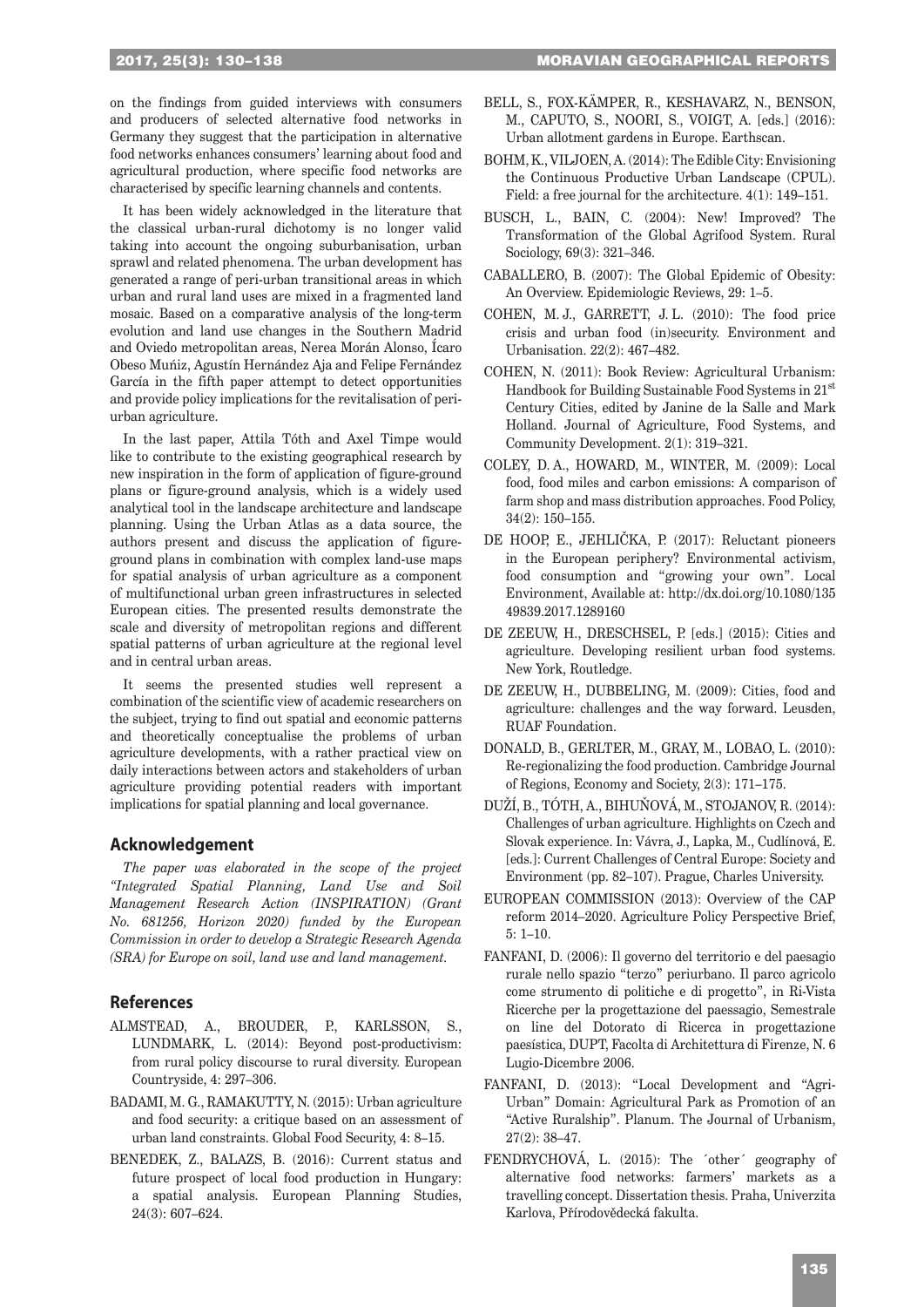- FAO (2007): Profitability and Sustainability of Urban and Peri-urban Agriculture. Rome, FAO.
- FEAGAN, R. (2007): The place of food: mapping out the 'local' in local food systems. Progress in Human Geography, 31(1): 23–42.
- FRANTÁL, B., MARTINÁT, S. (2013): New challenges, conflicts and opportunities for rural spaces. In: Frantál, B., Martinát, S. [eds.]: New rural spaces: towards renewable energies, multifunctional farming and sustainable tourism (pp. 6–16). Brno, ÚGN.
- FRANTÁL, B., PASQUALLETI, M., VAN DER HORST, D. (2014): New trends and challenges for energy geographies. Moravian Geographical Reports, 22(2): 2–6.
- GERSTER-BENTAYA, M. (2013): Nutrition-Sensitive Urban Agriculture. Food Security, 5: 723–737.
- GOLDSTEIN, B., HAUSCHILD, M., FERNÁNDEZ, J., BIRKVED, M. (2016): Testing the environmental performance of urban agriculture as a food supply in northern climates. Journal of Cleaner Production. 135: 984–994.
- GORGOLEWSKI, M., KOMISAR, J., NASR, J. (2011): Carrot City: Creating Places for Urban Agriculture. Monacelli Press.
- GIBAS, P., MATĚJOVSKÁ, L., NOVÁK, A., ROLFOVÁ, E., TVARDKOVÁ, E., VALEŠOVÁ, I., VESELÝ, M. (2013): Zahrádkové osady: Stíny minulosti nebo záblesky budoucnosti? Praha: Charles University.
- HAMPWAYE, G. (2013): Benefits of urban agriculture: Reality of illusion? Geoforum, 49: R7–R8.
- HIROKI, S., GARNEVSKA, E., MCLAREN, S. (2016): Consumer Perceptions About Local Food in New Zealand, and the Role of Life Cycle-Based Environmental Sustainability. Journal of Agricultural and Environmental Ethics, 29(3): 479–505.
- HOLLOWAY, L., KNEAFSEY, M., VENN, L., COX, R., DOWLER, E., TUOMAINEN, H. (2007): Possible Food Economies: a Methodological Framework for Exploring Food production–Consumption Relationships. Sociologia Ruralis, 47(1): 1–19.
- HVITSAND, C. (2016): Community supported agriculture (CSA) as a transformational act-distinct values and multiple motivations among farmers and consumers. Agroecology and Sustainable food systems, 40(4): 333–351.
- IPR (2015): Cooperative planning for periurban park at Vltava and Berounka River. [cit. 01.03.2017]. Available at: http://en.iprpraha/clanek/1409/cooperative-planningfor-periurban-park-at-vltava -and-berounka-river
- KIRWAN, J., ILBERY, B., NAYE, D., CAREY, J. (2013): Grassroots social innovations and food localization: An investigation of the Local Food programme in England. Global Environmental Change, 23(5): 830–837.
- KNEAFSEY, M., VENN, L., SCHMUTZ, U., BALÁZS, B., TRENCHARD, L., EYDEN-WOOD, T., BLACKETT, M. (2013): Short food supply chains and local food systems in the EU. A state of play of their socio-economic characteristics. JRC Scientific and Policy Reports. Joint Research Centre Institute for Prospective Technological Studies, European Commission.
- LANGE, A., PIORR, A., SIEBERT, R., ZASADA, I. (2013): Spatial differentiation of farm diversification: How rural attractiveness and vicinity to cities determine farm households' response to the CAP. Land Use Policy, 31: 136–144.
- LOHRBERG, F., LICKA, L., SCAZZOSI, L., TIMPE, A. [eds.] (2015): Urban Agriculture Europe. Berlin, Jovis Verlag.
- MARTINÁT, S., NAVRÁTIL, J., DVOŘÁK, P., VAN DER HORST, D., KLUSÁČEK, P., KUNC, J., FRANTÁL, B. (2016): Where AD plants wildly grow: The spatiotemporal diffusion of agricultural bio gas production in the Czech Republic. Renewable Energy, 95: 85–97.
- MAYE, D. (2013): Moving Alternative Food Networks beyond the Niche. International Journal of Sociology of Agriculture and Food. 20(3): 383–389.
- MORAGUES, A., MORGAN, K., MOSCHITZ, H., NEIMANE, I., NILSSON, H., PINTO, M., ROHRACHER, H., RUIZ, R., THUSWALD, M., TISENKOPFS, T., HALLIDAY, J. (2013): Urban Food Strategies: the rough guide to sustainable food systems. Document developed in the framework of the FP7 project FOODLINKS.
- MOK, H. F., WILLIAMSON, V. G., GROVE, J. R., BURRY, K., BARKER, F., HAMILTON, A. J. (2014): Strawberry fields forever? Urban agriculture in developed countries: a review, Agrononomy for Sustainable Development, 34: 21–43.
- MORGAN, K. (2009) Editorial: Feeding the City. The Challenge of Urban Food Planning. International Planning Studies 14(4): 341–348.
- MORGAN, K. (2015): Nourishing the city. The rise of the urban food question in the Global North. Urban Studies, 52(8): 1379–1394.
- MORGAN, K., SONNINO, R. (2010): The urban foodscape: world cities and the new food equation, Cambridge Journal of Regions, Economy and Society 3(2): 209–224.
- MOUGEOT , L. J. A. (2006): Growing better cities: urban agriculture for sustainable development. Ottawa, International Development Research Centre.
- MUFPA (2015): Milan Urban Food Policy Pact. [cit.  $05.09.2016$ ]. Available at: http://www. milanurbanfoodpolicypact.org/
- MUNDLER, P., LAUGHREA, S. (2016): The contribution of short supply chains to territorial development: A study of three Quebec territories. Journal of Rural Studies, 45: 218–229.
- NAPAWAN, N. C., BURKE, E. (2016): Productive potential: evaluating residential urban agriculture. Landscape Research, 41(7): 773–779.
- NEHLS, T., JIANG, Y., DENNEHY, C, ZHAN, X., BEESLEY,L. (2015): From waste to value: urban agriculture enables cycling of resources in cities. In: Lohrberg, F., Lička, L., Scazzosi, L., Timpe, A. [eds.]: Urban Agriculture Europe, (pp. 170–173). Berlin, Jovis.
- OPITZ, I., SPECHT, K., BERGERS, R., SIEBERT, R., PIORR, A. (2016): Toward Sustainability: Novelties, Areas of Learning and Innovation in Urban Agriculture. Sustainability, 8: 1–18.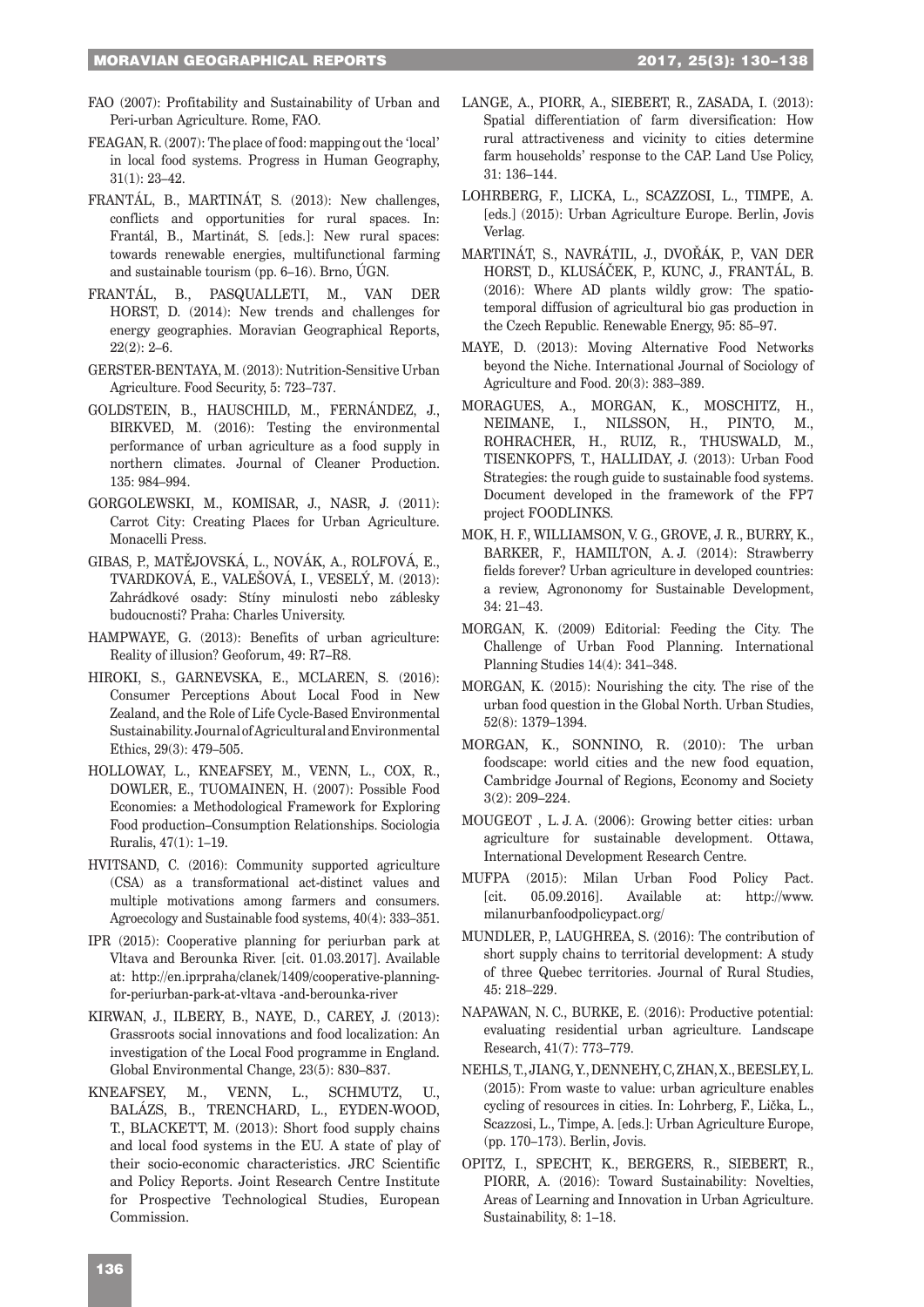- OSBORNE, M. (2015): Urban farming's growing importance. TechBerlin, 1<sup>st</sup> June. [cit. 11.01.2017]. Available at: https://techberlin.com/articles/urban-farmings-growingimportance/
- PANGBOURNE, K., ROBERTS, D. (2015): Small Towns and Agriculture: Understanding the Spatial Pattern of Farm Linkages. European Planning Studies, 23(3): 494–508.
- PARPALIDOU, M., ANTHOPOULOU, T. (2016): Urban Allotment Gardens During Precarious Times: From Motives to Lived Experiences. Sociologia Ruralis, DOI: 10.1111/soru.12117
- PARHAM, S. (2015): The productive periphery: food and urbanism on the edge. In: Cina, G., Dansero, E. [eds.]: Localizing urban food strategies. Farming cities and performing rurality. 7<sup>th</sup> International AESOP Sustainable Food Planning Conference Proceedings, 7–9 October 2015 (pp.118–130),Torino.
- PATEL, R. (2009): What does food sovereignty like? Journal of Peasant Studies, 36(3): 663–706.
- PEOPLES FOOD SOVEREIGNTY NETWORK (2007): Statement on peoples' food sovereignty. 11 pp. [cit. 01.08.2017]. Available at: http://www2.worldgovernance.org/article70.html
- RENTING, H., MARSEDEN, T. K., BANKS, J. (2003): Understanding alternative food networks: exploring the role of short food supply chains in rural development. Environment and Planning A, 35: 393–411.
- ROCHE, M., ARGENT, N. (2012): The fall and rise of agricultural productivism? An Antipodean viewpoint. Progress in Human Geography, 39(5): 621–635.
- ROE, M., HERLIN, I. S., SPEAK, S. (2016): Identity, food and landscape character of urban context. Landscape Research, 41(7): 757–772.
- ROTH, M., FRIXEN, M., TOBISCH, C., SCHOLLE, T. (2015): Finding Spaces for Urban Food Production – Matching Spatial and Stakeholder Analysis with Urban Agriculture. Approaches in the Urban Renewal Area of Dortmund-Hörde, Germany. Journal on Food, Agriculture and Society 3(1): 79–88.
- SAGE, C. (2014): The transition movement and food sovereignty: From local resilience to global engagement in food system transformation. Journal of Consumer Culture, 14: 254–275.
- SASSATELLI, R., DAVOLIO, F. (2010): Consumption, Pleasure and Politics Slow Food and the politico-aesthetic problematization of food. Journal of Consumer Culture, 10(2): 202–232.
- SÄUMEL, I., KOTSYUK, I., HÖLSCHER, M., LENKEREIT, C., WEBER, F., KOWARIK, I. (2012): How healthy is urban horticulture in high traffic areas? Trace metal concentrations in vegetable crops from plantings within inner city neighbourhoods in Berlin, Germany. Environmental Pollution, 165: 124–132.
- SIMON ROJO, M., MORATALLA, A. Z., ALONSO, N. M., JIMENEZ, V. H. (2014): Pathways towards the integration of peri-urban agrarian ecosystems into the spatial planning system. Ecological Processes, 3(13): 16.
- SIMON-ROJO, M., RECASENS, X., CALLAU, C., DUŽÍ, B., EITER, S., HERNANDEZ-JIMENEZ., V., LAVISCIO, R.,

LOHRBERG, F., PICKARD, D., SCAZZOSI, L., VEJRE, H. (2015): From urban Food Gardening to Urban Farming. In: Lohrberg, F., Scazzosi, L., Lička, L. Timpe, A. [eds.]: Urban Agriculture Europe (pp. 24–31). Berlin: Jovis.

- SCHWARZ, K., CUTTS, B. B., LONDON, J. K., CADENASSO, M. L. (2016): Growing gardens in shrinking cities: A Solution to the Soil Lead Problem? Sustainability,  $8(2) \cdot 1 - 11$ .
- SMIT, J., NASR, J. (1992): Urban agriculture for sustainable cities: using wastes and idle land and water bodies as resources. Environment and Urbanisation, 4(2): 141–152.
- SMITH, J., JEHLIČKA, P. (2013): Quiet sustainability: Fertile lessons from Europe's productive gardeners (2013). Journal of Rural Studies, 32: 148–157.
- SMITH, J., KOSTELECKÝ, T., JEHLIČKA, P. (2015): Quietly does it: questioning assumptions about class, sustainability and consumption. Geoforum, 67: 223–232.
- SOLON, O. L (2014): Vast underground bomb shelter reappropriated by urban farmers. Wired,  $11<sup>st</sup>$  February. [cit. 11.01.2017]. Available at: http://www.wired.co.uk/ article/underground-farm-zero-carbon-food
- SONNINO, R. (2013): Local foodscapes: place and power in the agri-food system. Acta Agriculturae Scandinavica, Section B – Soil & Plant Science, 63(Supplement 1): 2–7.
- SONNINO, R. (2016): The new geography of food security: exploring the potential of urban food strategies. The Geographical Journal, 182(2): 190–200.
- SOVOVÁ, L. (2015): Self-provisioning, sustainability and environmental consciousness in Brno allotment gardens. Sociální studia, 12(3): 11–26.
- SPILKOVÁ, J., VÁGNER, J. (2016): The loss of land devoted to allotment gardening: The context of the contrasting pressures of urban planning, public and private interests in Prague, Czechia. Land Use Policy, 52(March): 232–239.
- SPILKOVÁ, J., PERLÍN, R. (2013): Farmers´ markets in Czechia: risks and possibilities. Journal of Rural Studies 32(10): 220–229.
- SWENSEN, G., JERPÃSEN, G. P. (2008): Cultural heritage in suburban landscape planning. A case study in Southern Norway. Landscape and Urban Planning, 87: 289–300.
- TIMPE, A., CIESZEWSKA, A., TÓTH, A. (2015): Urban Agriculture Goes Green Infrastructure. In: Lohrberg, F., Scazzosi, L., Lička, L., Timpe, A. [eds.]: Urban Agriculture Europe (pp. 126–131). Berlin: Jovis.
- URBAN GREEN TRAIN (2016): [cit. 11.01.2017]. Available at: http://www.urbangreentrain.eu/
- WÄSTFELT, A., ZHANG, Q. (2016): Reclaiming localization and revitalising agriculture: A case study of peri-urban agricultural change in Gotheburg, Sweden. Journal of Rural Studies, 47: 172–185.
- WHELAN, A., WRIGLEY, N., WARM, N., CANNING, S. E. (2002): Life in a 'Food Desert'. Urban Studies, 39(11): 2083–2100.